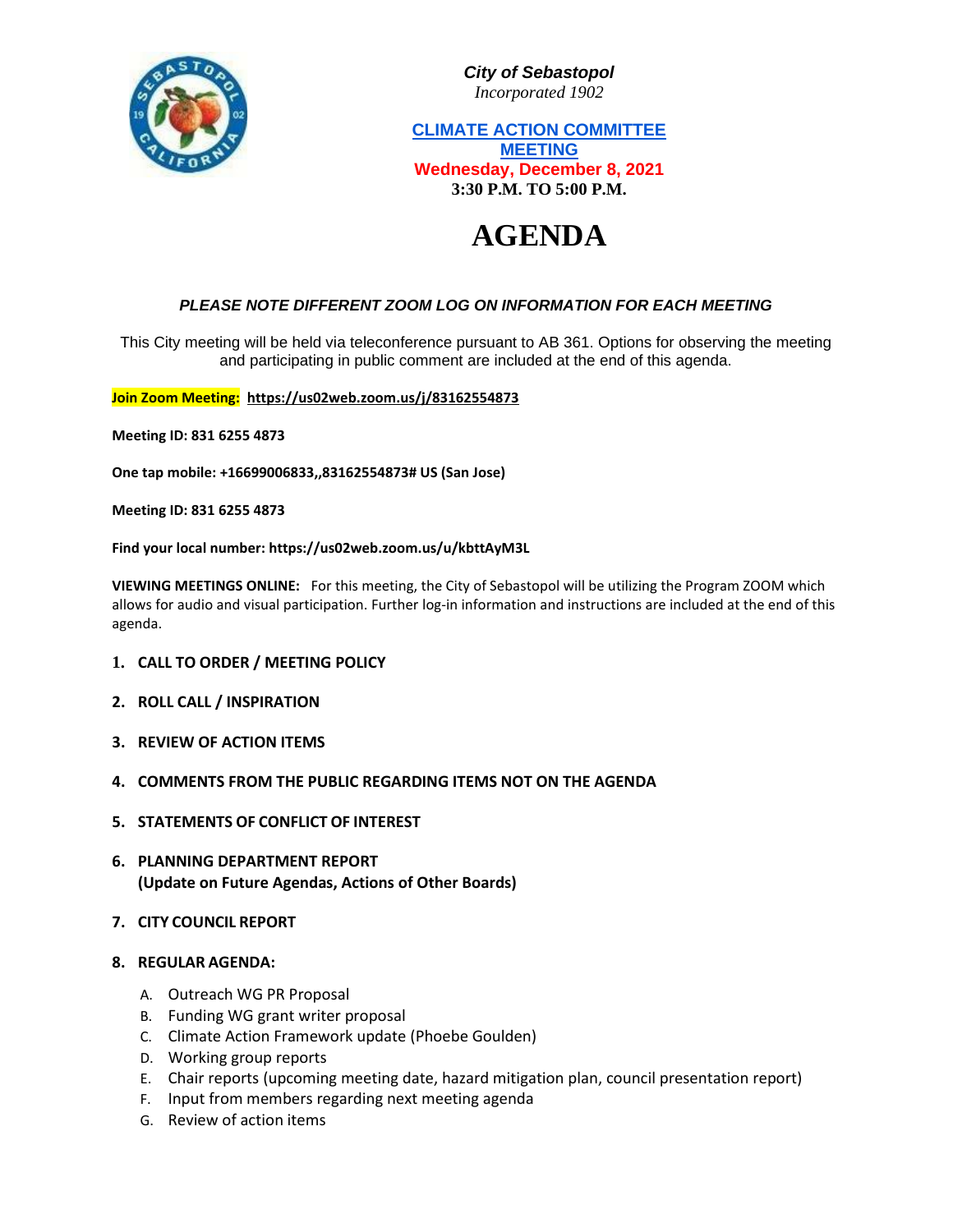### **9. ADJOURNMENT:** This meeting will be adjourned to the regular Committee meeting of December 20, 2021 at 3:30 p.m.

For more information regarding the Climate Action Committee or Development Permit Procedures and Standards, please contact the Planning Department (707) 823-6167, or see the City's web site at [www.ci.sebastopol.ca.us.](http://www.ci.sebastopol.ca.us/)

**Disabled Accommodations:** American Disability Act Accommodations/Accessibility: If requested, staff will make the agenda and backup materials available in appropriate alternative formats to persons with a disability, as required by the Americans with Disabilities Act of 1990 (42 U.S.C. Sec. 12132) Section 202 and the federal rules and regulations adopted in implementation thereof. Any person who requires a disability-related modification or accommodation in order to observe and/or offer public comment may request such reasonable modification, accommodation, aid or service by contacting the City Clerk's Office at info@cityofsebastopol.org or by telephone at (707) 823-1153 who will contact the ADA Coordinator.

The ADA Coordinator will use their best efforts to provide reasonable accommodations to provide as much accessibility as possible while also maintaining public safety in accordance with the City procedure for resolving reasonable accommodation requests. If you have a disability which requires an interpreter or other person to assist you while attending this meeting, please call the Planning Department at (707) 823-6167 at least 72 hours prior to the meeting.

#### *ZOOM LOG IN INFORMATION*

*Please Note: The City of Sebastopol has scheduled a Zoom Meeting (A video communications technology platform for video and audio conferencing).*

*In order to minimize the spread of the COVID-19 virus, the City of Sebastopol is providing multiple alternatives to viewing City meetings and providing comments on items on the agenda. These alternatives allow the City to conduct City Meetings via teleconference pursuant to AB 361. Options for observing the meeting and participating in public comment are listed below.* 

*IMPORTANT NOTICE TO PARTICIPANTS: If you are logged onto zoom whether by computer or phone, your information (such as name or phone number) is shown publicly as a participant. If you do not wish to have this information public, please submit written comments as the City does not yet have the capability to hide names and/or phone numbers in zoom.*

*PARTICIPATING IN CITY MEETINGS IN CONFORMANCE WITH SOCIAL DISTANCING REQUIREMENTS: The City Council special and regular meeting will be held via teleconference pursuant to AB 361. Options for observing the meeting and participating in public comment are attached.*

*CORONAVIRUS DISEASE (COVID-19) ADVISORY: To protect our constituents, City officials and City staff, the City requests all members of the public to follow the California Department of Health Services' guidance and the County of Sonoma's Public Health Officer Order for the Control of COVID-19 restricting group events and gatherings and maintaining social distancing.* 

*In order to minimize the spread of the COVID-19 virus, the City of Sebastopol is providing multiple alternatives to viewing Council meetings and providing comments on items on the agenda. These alternatives allow the City to adhere to social distancing requirements pursuant to AB 361.*

*VIEWING MEETINGS ONLINE: For this meeting, the City of Sebastopol will be utilizing the Program ZOOM which allows for audio and visual participation. However, Closed Session items are not open to the public but prior to adjournment into Closed Session, the public may speak up to 3 minutes on items to be addressed in Closed Session.*

*VIRTUAL PARTICIPATION BY ZOOM VIDEO CONFERENCING: The City of Sebastopol is now offering the ability to view and participate in Council meetings via video meetings and telephonic conferencing via "Zoom" video conferencing computer technology. Instructions for participating via Zoom are provided below.* 

*How do I join the City of Sebastopol City Council meeting via Zoom Video Conferencing?*